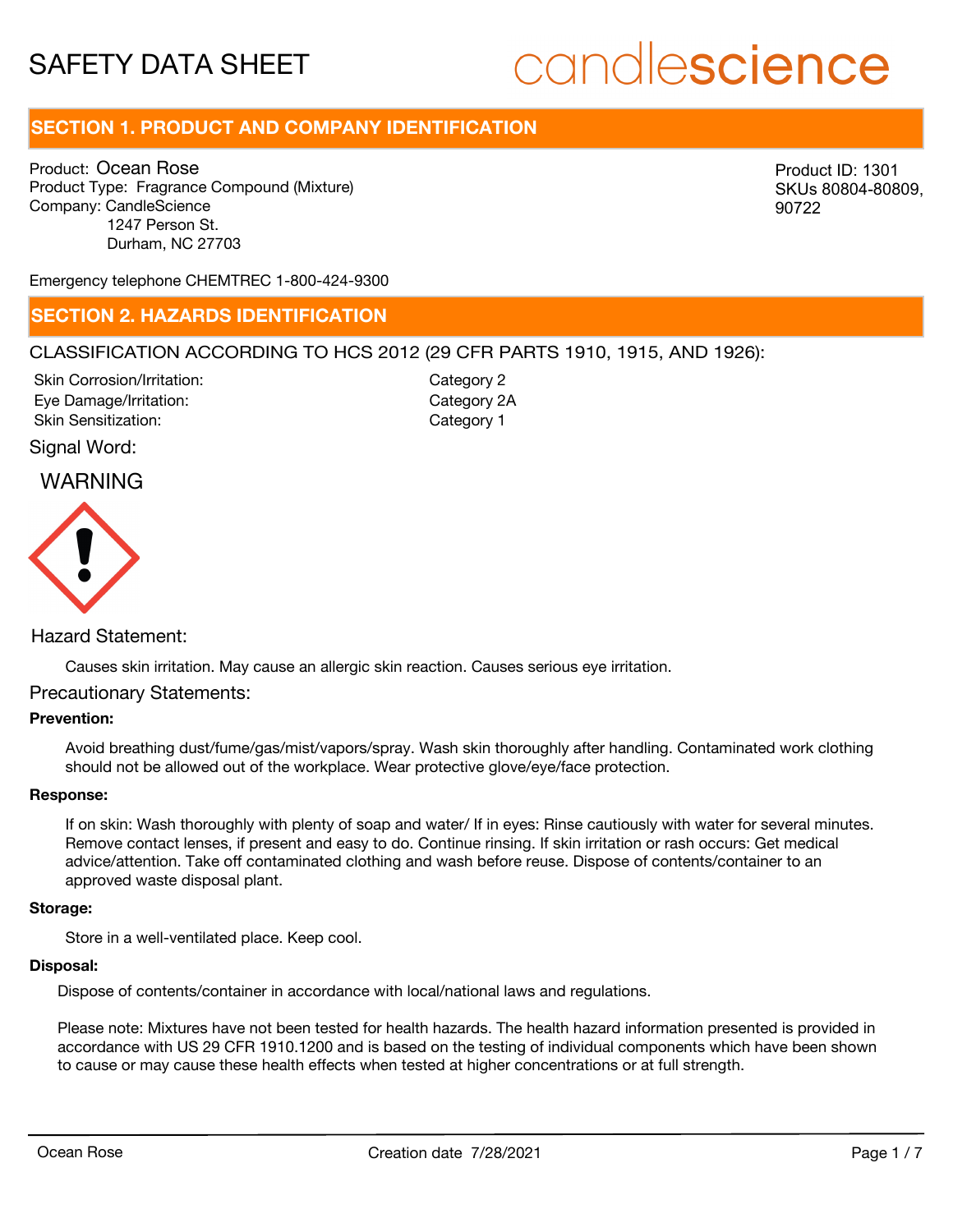# candlescience

## **SECTION 3. COMPOSITION/INFORMATION ON INGREDIENT**

| Hazardous components                                                            | CAS No.        | Weight % |
|---------------------------------------------------------------------------------|----------------|----------|
| 2-acetyl-1,2,3,4,5,6,7,8-octahydro-2,3,8,8-tetra-methylnaphtalene (main isomer) | 54464-57-2     | 1 - 10   |
| Phenethyl alcohol                                                               | $60 - 12 - 8$  | $1 - 10$ |
| Hexyl cinnamic aldehyde                                                         | $101 - 86 - 0$ | $1 - 10$ |
| Linalool                                                                        | 78-70-6        | $1 - 10$ |
| Linalyl acetate                                                                 | 115-95-7       | $1 - 10$ |
| Geranyl acetate                                                                 | $105 - 87 - 3$ | $1 - 10$ |
| Geraniol                                                                        | 106-24-1       | ≤ 1      |

## **SECTION 4. FIRST AID MEASURES**

### Inhalation:

Get to fresh air immediately. Consult poison control center or physician if any symptoms develop.

### Skin contact:

Rinse immediately with plenty of water for at least 15 minutes. If skin irritation occurs, seek medical advice/attention. Remove contaminated clothing and shoes. Immediately seek medical attention if chemical entered ear canal. When symptoms persist or in all cases of doubt seek medical advice.

### Eye contact:

Remove contact lenses. Immediately flush eyes for at least 15 minutes. Get medical attention

### Ingestion:

Do not induce vomiting unless advised by poison control or physician.

### Most important symptoms:

Causes skin irritation. May cause an allergic reaction. Causes serious eye irritation.

Indication of immediate medical attention:

Treat symptomatically.

### General information:

Consult physician or Poison Control Center.

### **SECTION 5. FIREFIGHTING MEASURES**

### Suitable extinguishing media:

Foam, carbon dioxide, or dry chemical.

### Unsuitable extinguishing media:

Avoid use of water in extinguishing fires.

### Specific hazards: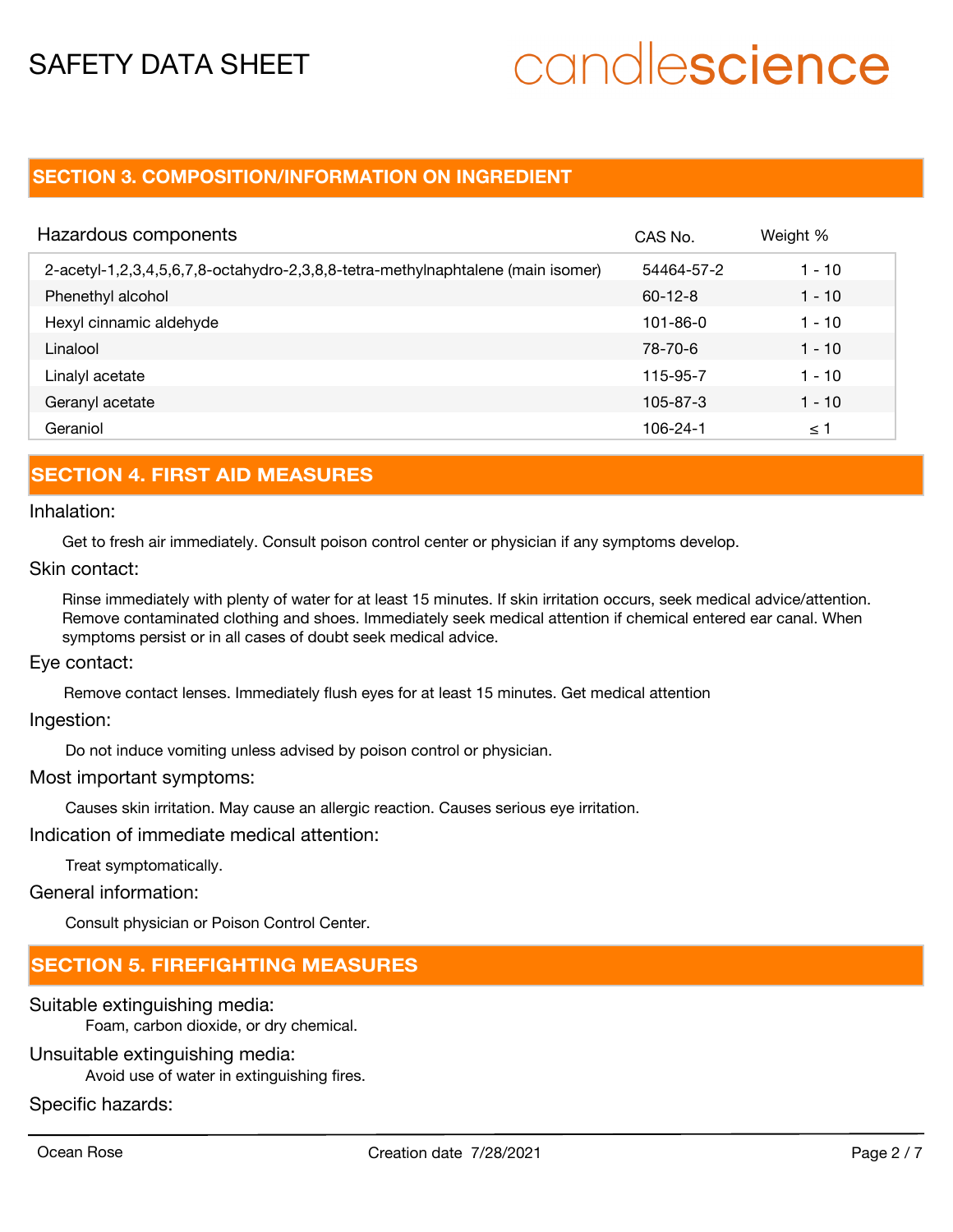# candlescience

During fire, gases hazardous to health may be formed. Do not allow run-off from fire fighting to enter drains or water courses.

### Special fire fighting procedures:

Wear self-contained breathing apparatus for firefighting. Move containers from fire area if it can be done safely. Use water spray jet to protect personnel and to cool endangered containers.

# **SECTION 6. ACCIDENTAL RELEASE MEASURES**

### Personal precautions, protective equipment and emergency procedures:

Evacuate personnel to safe areas. Remove all sources of ignition. Ensure adequate ventilation. Keep people away from and upwind of spill/leak. Wear appropriate protective equipment and clothing during clean-up.

### Environmental precautions:

Do not allow to enter into soil/subsoil. Do not allow to enter into surface water or drains. Dispose of in accordance with local regulations. Local authorities should be advised if significant spillage cannot be contained.

### Methods and materials for containment and cleaning up:

Soak up with inert absorbent material (e.g. sand, silica gel, vermiculite). Keep in suitable and closed containers for disposal. Clean contaminated floors and objects thoroughly while observing environmental regulations.

### **SECTION 7. HANDLING AND STORAGE**

### Precautions for safe handling:

Avoid contact with skin and eyes. Avoid prolonged inhalation of vapors. Wash hands and other exposed areas with mild soap and water before eating, drinking or smoking and when leaving work. Handle in accordance with good industrial hygiene and safety practices.

### Conditions for safe storage, including any incompatibilities:

Store in tightly closed and upright container in a cool, dry, ventilated area. Store away from light, heat, and sources of ignition.

# **SECTION 8. EXPOSURE CONTROLS/PERSONAL PROTECTION**

### Exposure Guidelines:

ACGIH: Geraniol (CAS 106-24-1) TWA 5 ppm

### Appropriate Engineering Controls:

### **Ventilation:**

Use engineering controls to maintain airborne levels below exposure limit requirements or guidelines. If there are no applicable exposure limit requirements or guidelines, use only with adequate ventilation. Local exhaust ventilation may be necessary for some operations.

### Personal Protective Equipment:

### **Eye protection:**

Ensure that eyewash stations and safety showers are close to the workstation location. Chemical resistant goggles must be worn.

#### **Hand protection:**

Wear chemical resistant gloves suitable for this material as determined by a hazard assessment. Gloves should be discarded and replaced if there is any indication of degradation or chemical breakthrough.

### **Skin and body protection:**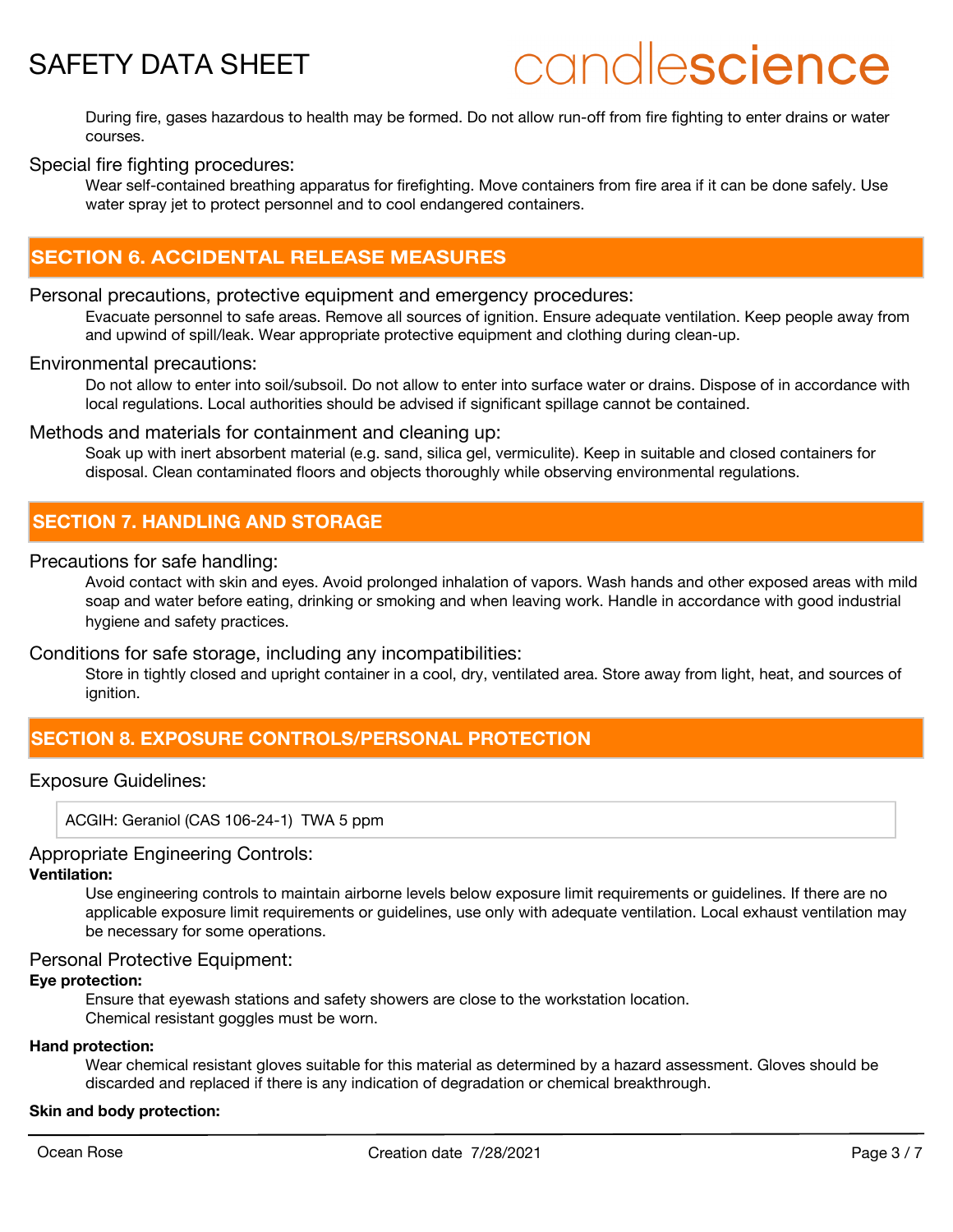# candlescience

Wear protective clothing suitable for this material as determined by a hazard assessment.

### **Respiratory protection:**

Respiratory protection should be worn when workplace exposures exceed exposure limit requirements or quidelines. If there are no applicable exposure limits or guidelines, use an approved respirator where there is a potential for adverse effects, including but not limited to respiratory irritation or odor, where indicated or required by the exposure assessment. Selection of air-purifying or positive-pressure supplied air will depend on the results of the exposure assessment which includes an evaluation of the specific operations and the actual or potential airborne concentrations. The type of cartridge or filter to be used must be selected and approved for the chemical, class, or classes of chemicals likely to be encountered in the workplace. For emergency conditions, use an approved positive-pressure self-contained breathing apparatus.

### **General hygiene considerations:**

Handle in accordance with good industrial hygiene and safety practice. Remove contaminated clothing and protective equipment before entering eating areas. Wash hands before breaks and immediately after handling the product.

## **SECTION 9. PHYSICAL AND CHEMICAL PROPERTIES**

| Appearance:                                   | Liquid                             |
|-----------------------------------------------|------------------------------------|
| Color:                                        | Very slightly yellow to yellow     |
| Odor:                                         | Characteristic                     |
| Odor threshold:                               | N/A                                |
| pH:                                           | N/A                                |
| Melting point:                                | N/A                                |
| Boiling point:                                | N/A                                |
| Flashpoint:                                   | $>225$ °F                          |
| Evaporation Rate (Butyl Acetate $= 1$ ):      | N/A                                |
| Flammability (solid, gas):                    | N/A                                |
| Upper lower flammability or explosive limits: | N/A                                |
| Vapor density (Air=1):                        | N/A                                |
| Vapor pressure:                               | 0.0303 hPa@68 °F (20 °C) estimated |
| Specific gravity (H2O=1):                     | 0.89937                            |
| Solubility in water:                          | N/A                                |
| Solubility in other solvents:                 | N/A                                |
| Partition coefficient: n-octanol/water:       | N/A                                |
| Auto-ignition temperature:                    | N/A                                |
| Decomposition temperature:                    | N/A                                |
| Kinematic viscosity:                          | N/A                                |
| Dynamic viscosity:                            | N/A                                |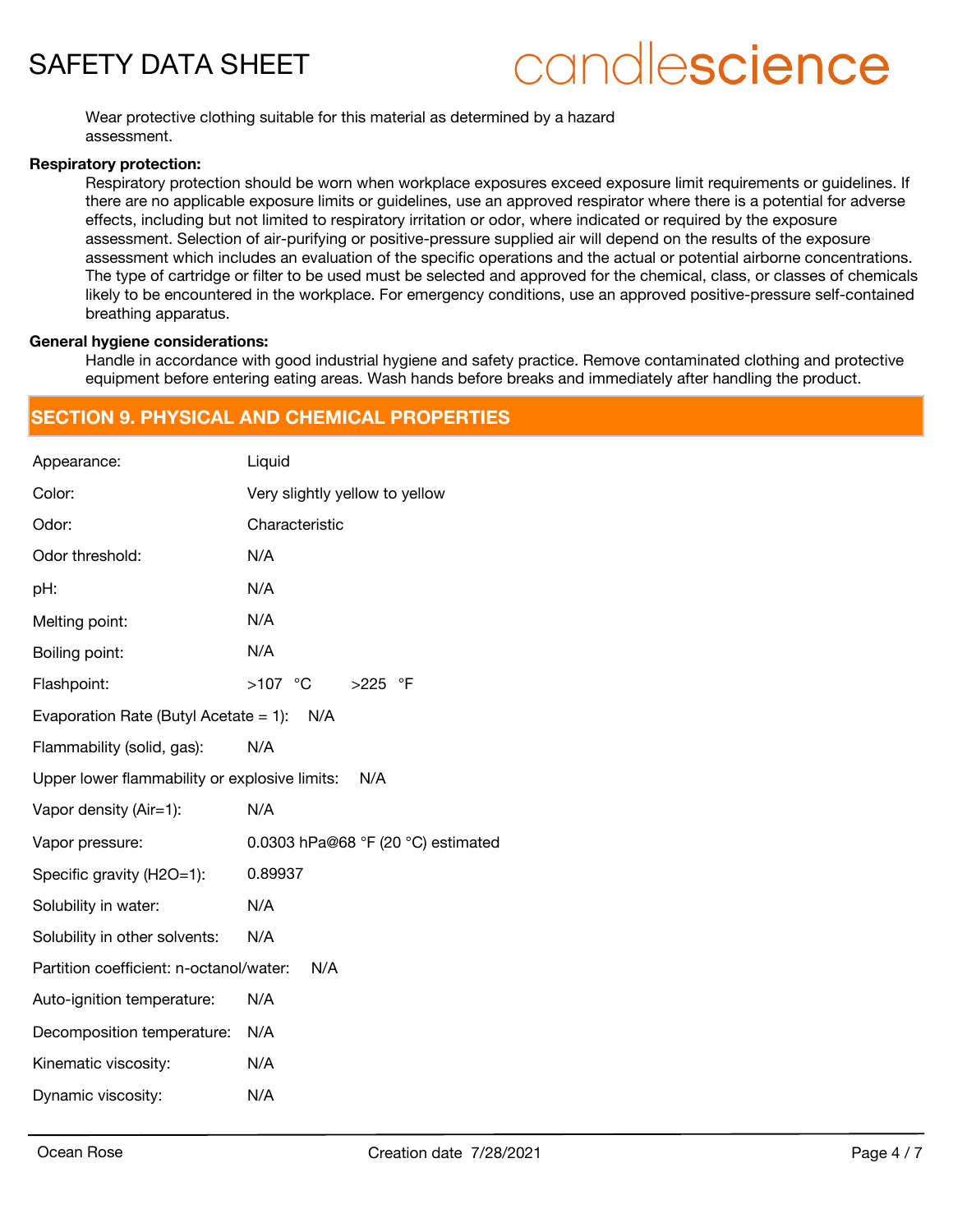# candlescience

| Explosive properties: | N/A |
|-----------------------|-----|
| Oxidizing properties: | N/A |
| Refractive index:     | N/A |

# **SECTION 10. STABILITY AND REACTIVITY**

### **Chemical stability:**

The product is stable and non-reactive under normal conditions of use, storage and transport.

### **Possibility of hazardous reactions:**

Material is stable under normal conditions.

### **Conditions to avoid:**

Heat, flames and sparks. Temperature extremes and direct sunlight.

### **Incompatible materials:**

Strong oxidizing agents. Strong acids. Strong Bases.

### **Hazardous decomposition products:**

No hazardous decomposition products are known.

## **SECTION 11. TOXICOLOGICAL INFORMATION**

### **Acute oral toxicity:**

>5,000 mg/kg

### **Acute dermal toxicity:**

N/A

### **Acute inhalation toxicity:**

N/A

### **Skin corrosion/irritation:**

May cause skin irritation and/or dermatitis in susceptible persons

### **Serious eye damage/eye irritation:**

Vapors may cause irritation to the eyes, respiratory system and the skin.

### **Respiratory or skin sensitization:**

Causes sensitizations

### **Mutagenicity:**

N/A

### **Reproductive toxicity:**

N/A

### **Carcinogenicity:**

N/A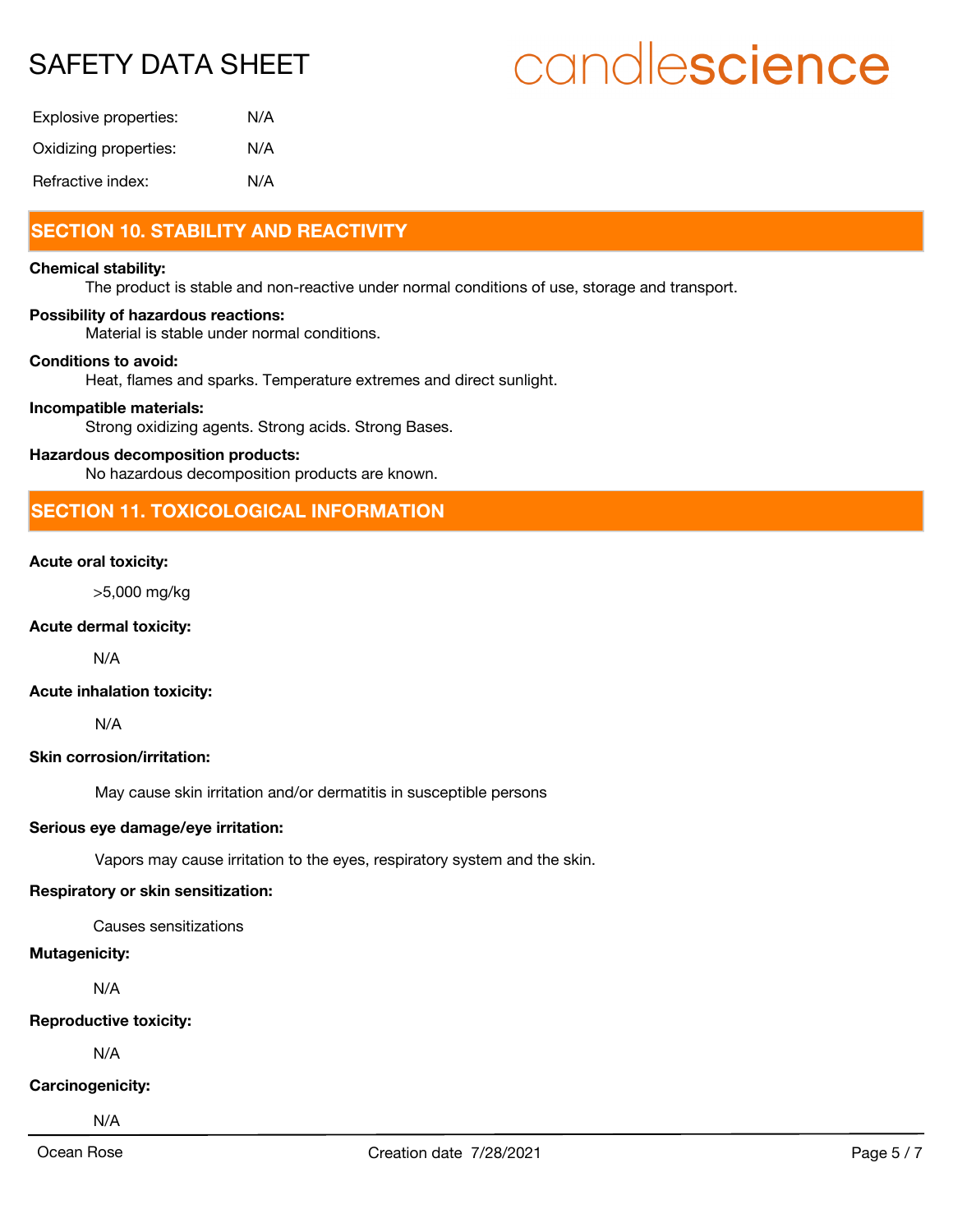# candlescience

Please note: Mixtures have not been tested for health hazards. The health hazard information presented is provided in accordance with US 29 CFR 1910.1200 and is based on the testing of individual components which have been shown to cause or may cause these health effects when tested at higher concentrations or at full strength.

## **SECTION 12. ECOLOGICAL INFORMATION**

**Ecotoxicity:**

N/A

**Persistence and Degradability:**

N/A

### **Bioaccumulation:**

N/A

### **Other Adverse Effects:**

N/A

# **SECTION 13. DISPOSAL CONSIDERATIONS**

### **Disposal instructions:**

Collect and reclaim or dispose in sealed containers at licensed waste disposal site. Do not allow this material to drain into sewers/water supplies. Do not contaminate ponds, waterways or ditches with chemical or used container. Dispose of contents/container in accordance with local/regional/national/international regulations.

### **Local disposal regulations:**

Dispose in accordance with all applicable regulations.

### **Hazardous waste code:**

The waste code should be assigned in discussion between the user, the producer and the waste disposal company.

### **Waste from residues/unused products:**

Dispose of in accordance with local regulations. Empty containers or liners may retain some product residues. This material and its container must be disposed of in a safe manner.

### **Contaminated packaging:**

Since emptied containers may retain product residue, follow label warnings even after container is emptied. Empty containers should be taken to an approved waste handling site for recycling or disposal.

| <b>SECTION 14. TRANSPORT INFORMATION</b> |                                                                                                                                   |  |  |
|------------------------------------------|-----------------------------------------------------------------------------------------------------------------------------------|--|--|
| <b>IATA UN Number:</b>                   | <b>UN 3082</b>                                                                                                                    |  |  |
| <b>IATA UN Proper Shipping Name:</b>     | Environmentally hazardous substance, liquid n.o.s. (Octahydro-tetramenthy-<br>naphthalenyl-ethanone, 2-hexyl-3-phenyl-2-propenal) |  |  |
| <b>IATA Transport Hazard Class:</b>      | 9                                                                                                                                 |  |  |
| <b>IATA Packing group:</b>               | Ш                                                                                                                                 |  |  |
| <b>IATA Environmental Hazards:</b>       | N/A                                                                                                                               |  |  |
| <b>IATA ERG Codes:</b>                   | N/A                                                                                                                               |  |  |
| <b>IATA Special Precautions:</b>         | N/A                                                                                                                               |  |  |